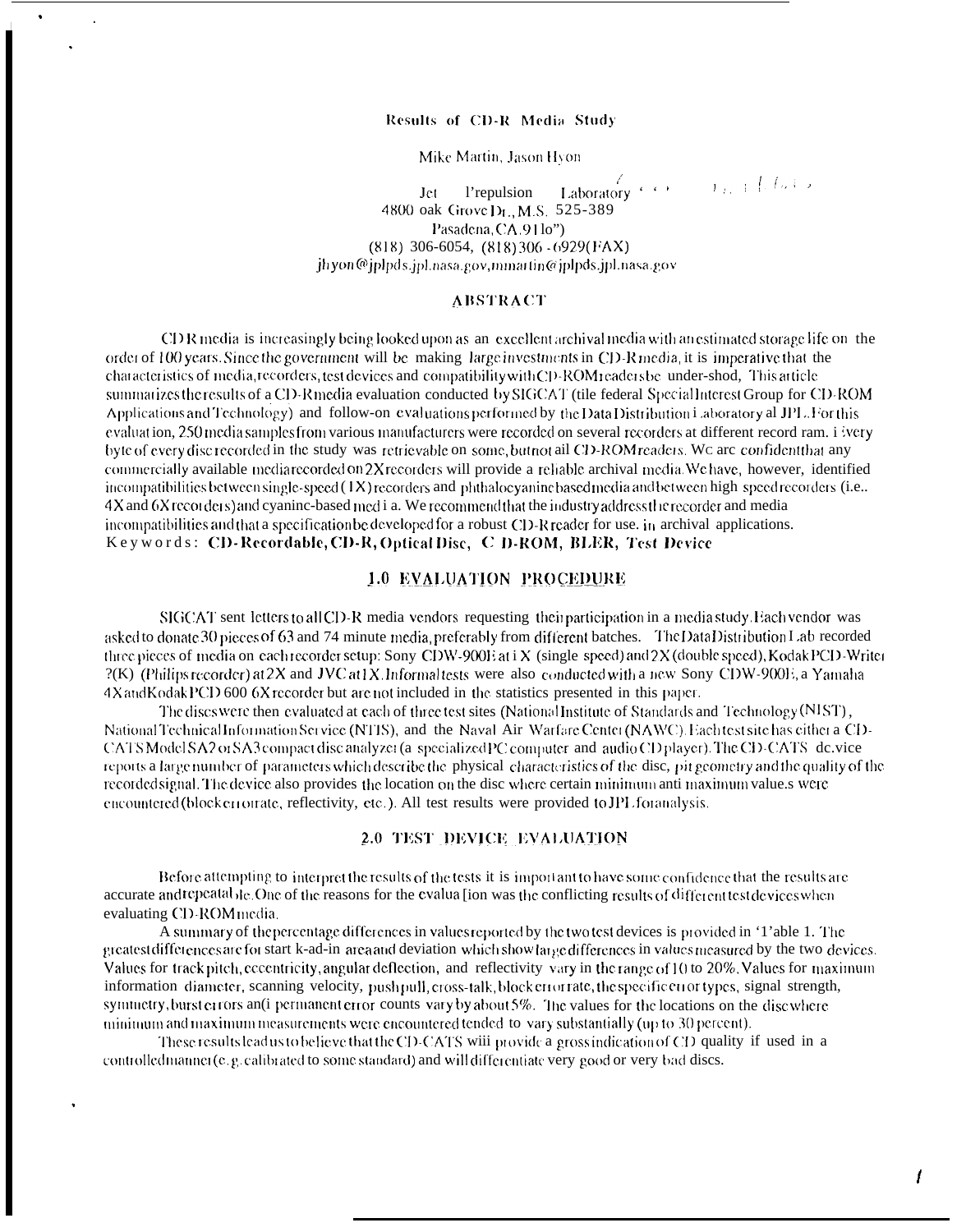#### 3.0 OBS ERVATIONS FROM TEST RESULTS

٠

Our testing indicates that CD-R media is robust. We did not encounter any permanent data loss on any of the test media despite some discs being recorded far out of specification. The averageblock erroriate for the vast majority of discs is lower than that found 011 pressed CD-ROMs. Figure 2 summarizes the average block cu or rate for 180 discs, Several relationships are expressed in this figure, including the vendor, recorder and media duration. The scale on the left indicates the recorder. The scale, on the right gives the average block error values. It is clear that there, is a major incompatibility between recorder 1 and certain media types. Discussions with the vendors indicated a prior knowledge of this incompatibility which could not be remedied with a hardware or software upgrade. A further statistical analysis of all the parameters provided by the test dt.vices does not present any unanticipated correlations.





Based on these test results we determined that a quality specification could be developed for archival media procurements, but that such a specification must include the recorder model and version id that would be used to record the media. The specification we de'velope.ci required a block error rate less than I (), no E32's and no Burst Errors Greater than Limit when tested on a CD-CATS tester. This specification was used in a large procurement and several vendors were disqualified based on CD-CATS tests of theirmedia. '1'0 oor dismay, vendore-testing of some of the discs on other CD-CATS devices produced block error measurements an order of magnitude smaller than those obtained on our tester. Recalibrating our lest device produced changes in some but not all of the test results (see '1'able 1). We still do not understand the reasons for these extrordinary differences. Perhaps they stem from the calibration procedures used for the vendor tests.

#### **4.0 CD-ROM \_ READER TESTING**

Another goal of the CD-R evaluation was to investigate the compatibility of CD-R media with CD-ROM readers. Because of the differences inspecifications of the Red Book and 01 ange Book, it is possible that readers designed to Red Book specifications will not perform optimally with Orange Book media. In particular, limits for reflectivity (which will effect signal strength) and push-pull (which may effect tracking) are. extended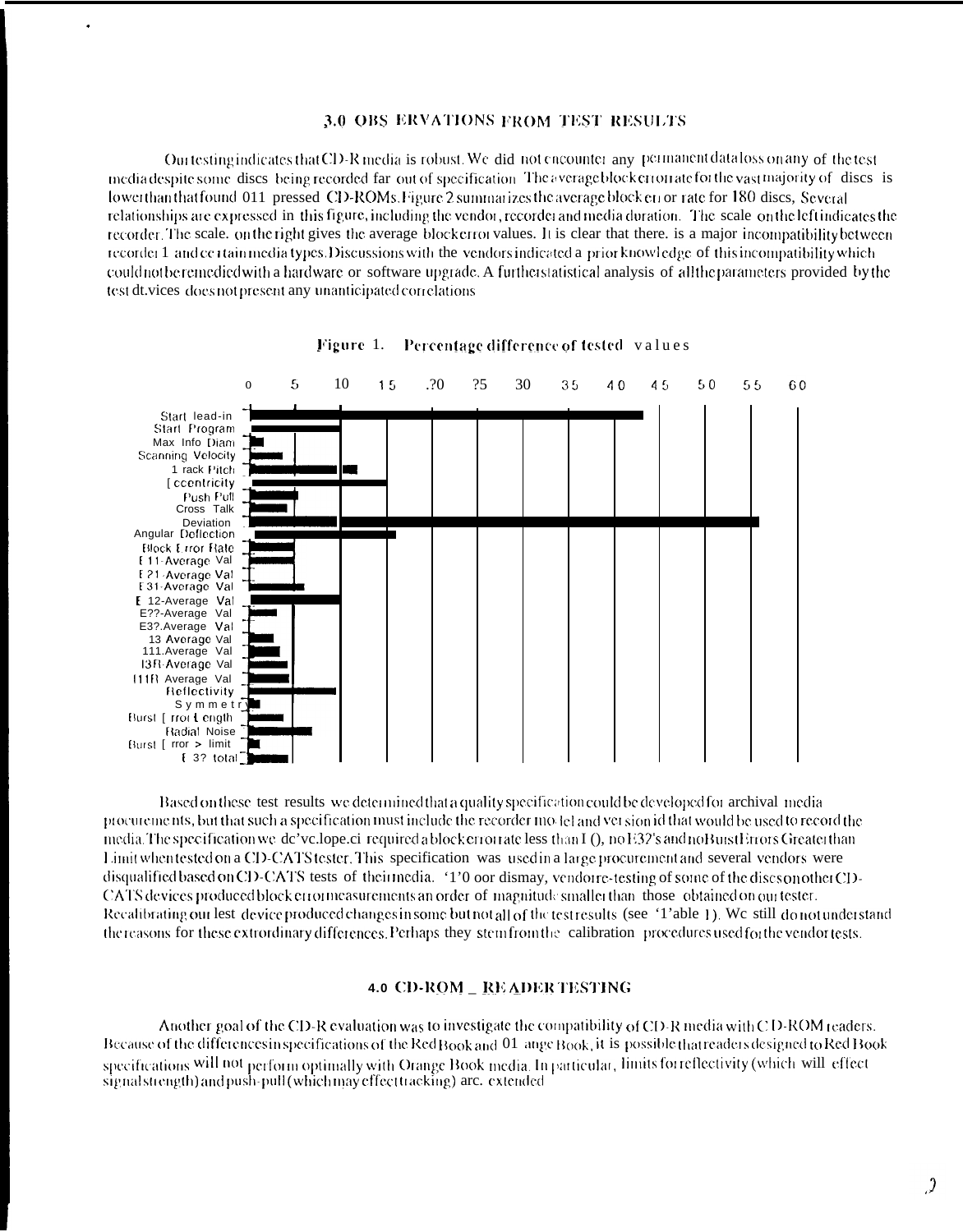It was intended to conduct a thorough study of all the sample media with a variety Of CD-ROM readers and to perform longevity evaluations on the media. Unfortunately, we have not had the resources to carry out these tests. A large number of media from the evaluation have been supplied to the National Institute of Science and Technology for hazaradous environment and Jongevity testing, but no results have been released.

A limited evaluation of "defective" discs and commercial CD-ROM readers was conducted to determine if E32 errors reported by the test devices would produce real read errors. The layered error correction capability available for CD-ROM discs would be expected to correct some amount of the E32s found on discs. The data files on the discs were named with their approximate megabyte location so it was straightforward to associate the location of occurences of bad spots from the CD-CATS tests with file names on the discs. These "suspect" files were then copied with different CD-ROM readers using standard system utilities and the resulting files compared to the original. Most readers were able to successfully read the file contents. Some readers encountered unrecoverable read errors, it is out opinion from this test that some some CD-ROM reader vendors may not be incorperating layered error correction in their driver so ftware. NOTE: Disc 5 was retested on anothertest device anti-showed no E32 errors, which may account for why Reader 6 was able to read it success fully, but was not able to read any other discs with E32 errors.





Table 1. B LER Test Results from Three CDCATS SA-3 Devices

| Disc Id | Tester #1 | <b>Tester #2 Tester #3</b> | "I'ester #3 (Recalibrated) |
|---------|-----------|----------------------------|----------------------------|
|         |           |                            |                            |
|         |           |                            |                            |
|         |           |                            |                            |
|         |           |                            |                            |
|         |           |                            |                            |
|         |           |                            |                            |
|         |           |                            |                            |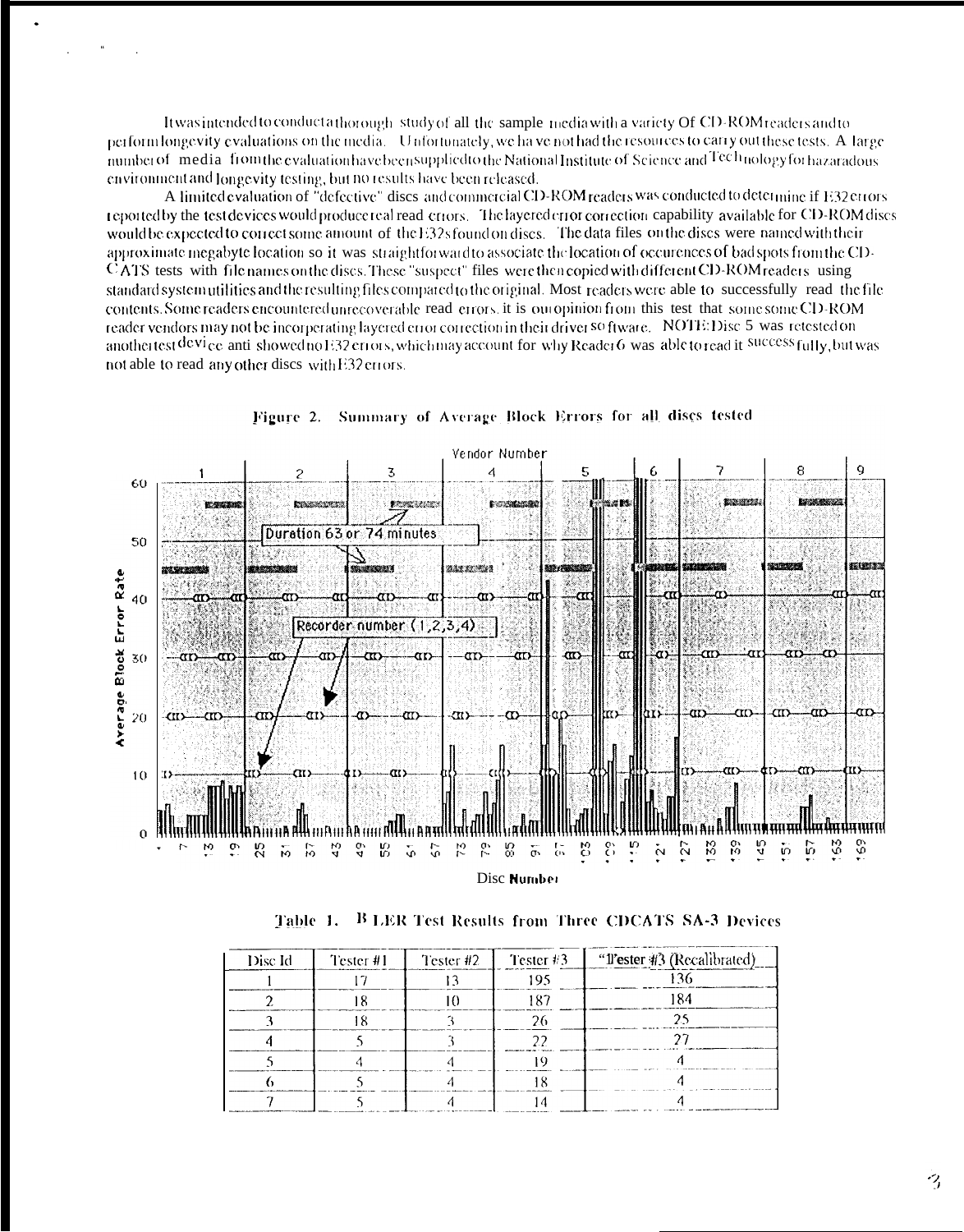| Disc Number<br>Number of E32s | Disc <sub>1</sub><br>500000 | Disc2<br>300" | Disc <sub>3</sub><br>68 | Disc4<br>10 | Disc5<br>4 |
|-------------------------------|-----------------------------|---------------|-------------------------|-------------|------------|
| Reader $1(1x)$                | OK                          | OK            | OΚ                      | OK.         | OK         |
| Reader $2(1X)$                | ERROR                       | ERROR         | OK                      | ERROR       | OK         |
| Reader $3(2X)$                | OK                          | OK            | ERROR                   | 0K          | OK         |
| Reader $4(2X)$                | OK                          | OК            | OΚ                      | OК          | OK         |
| Reader $(3X)$                 | ERROR                       | OK            | OК                      | OK.         | <b>OK</b>  |
| Reader $6(4X)$                | 1 ATAL                      | FATAL.        | FATAL.                  | $[A-IA]$ .  | OK         |

# Table 2. CD-ROM Reader Test

Kodak has carried out an extensive evaluation of media, recorders and CI > ROM readers. More than 250 discs from six different vendors were written in ten different recorder/speed environments and tested on ten different readers. The results are summarized in Figure 3, providing an overall "user convenience" level for each media/recording speedcombination. The six groups 01 results representmedia from diffe.real CD-R vendors. The parameters used to produce this value include retries on insertion of the disc, data of file access retries, datamiscompare on readback and excessive playback time. The figure reinforces the observation there are still substantial incompatibilites between medial ecorder/reader combinations.





**Writing Speed** 

Another set of statistic <sub>s</sub> provided by Kodak shows timing tests of discs recorded with various media. They show a<br>wide range of read times for 2X readers from different <sup>vendor</sup>s as well as <sup>some readers</sup> eyeling down to notwell understood.

### S.O CONCLUSIONS.

Given that the media study was conducted when the industry was in its infancy we feel that the overall performance of CD Rs from all vendors is exemplary. Every single byte of every single disc recorded in the study is recoverable, even when the discs are orders of magnitude beyond the Red Book specifications for BLER or E32 errors. We, believe that existing test devices provide gross indications of the quality of CD-R media. We are not convinced that they provide information which might be required to predict the performance of a CD-R disc with  $CD$ -ROM reade<sub>1s.</sub>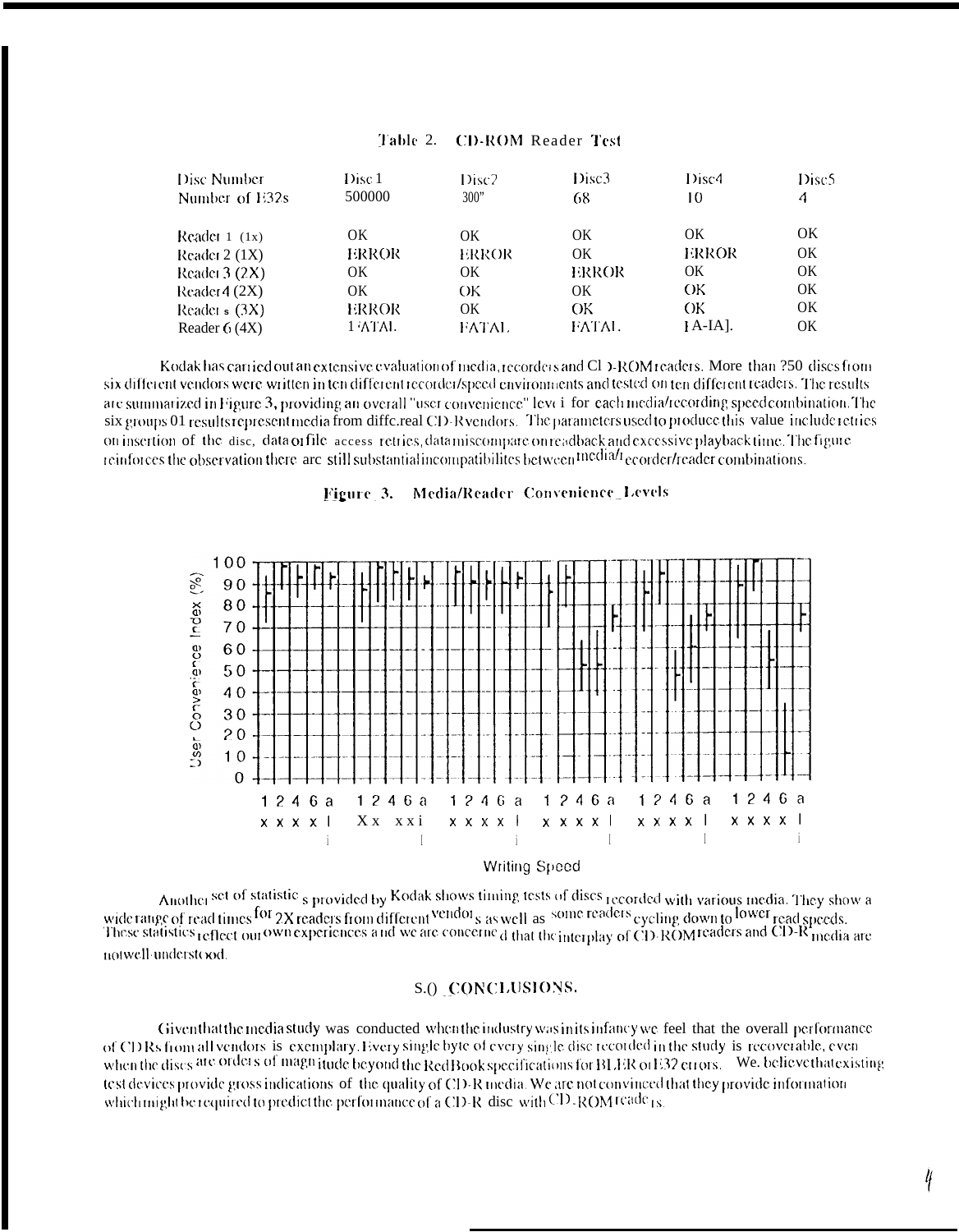We are very concerned with the wide range of performance of (21) -ROM readers when reading CD-R media. We recommend that the industry develop a specification for CD-R readers that is tied to the differing specification of the Orange Book vs the Red Book. These readers may be of little interest [0 the consumer market but will be extremely important 10 the government community which will produce millions of archival CD-R discs overtherest of the decade.

While we did not conduct any longevity tests on the media from these tests, our media research leads us to recommend phthalocyanine-based dye media for applications where longevity and resistance to heat or light exposure is important, but only if dout)le-speed othigher speed recorders are used. Itsingle speed recording is mandatory then we recommend cyanine dye-based media.

#### **6.0 ACKNOWLEDG MENTS**

We would like to thank all the SIGCAT media study participants for (heir dedicated support of the media evaluation We would like 10 thank Dr. Brian Bartholomeusz and Dr. Douglas Stinson, Eastman Kodak Company, for providing statistics on the readability of CD-Rs on varioous CD-ROM players. Also, 1)1. '1 ed1shiguro of Taiyo Yuden Co., LTD, and Mr. Shigetaka Fujii of Mitsui Toatsu Chemicals, Inc have helped us technically and shared us with various test results. Finally, Dr. Jacques Heemskerk of Philips and Dr. HiroshiOgawa of Sony have give.n us anoutlook of future CD-R developments.

Authors' Note: The research described in this article was carried out by the Jet Propulsion Laboratory, California Institute of Technology, under a contract with the National Acronautics and Space Administration. Reference herein to any specific commercial product, process, or service by trade name, trademark, manufacturer, orotherwise, dots not constitute or imply its endorsement by the United States government or the Jet Propulsion Laboratory, California Institute of Technology

# 7.() REFERENCE

[I] Recordable CompactDisc System "Orange Book" standard from Philips and Sony [2] Compact Disc Technology, Heitaro Nakajima, Hiroshi Ogawa, translation by Charles Aschmann, 10S Press, Inc., Burke, Virginia

[3] QA- 101 Compact Disc Analyzet Operating Manual Version 1.2; May 1, 1995; Clover Systems, Laguna Beach, Ca

# APPENDIXA. CD-R MEDI A CHARA CTERI STICS

CD-ROM and CD-R discs are quite-different mediatypes. The (2D-ROMmaster is produced using an expensive and technically sophisticated recorder (lathe) and the quality control of the replication process can be guaranteed to produce good results, JPL's Planetary Data System has delivered nearly 100, () () (CD-ROMs to its customers without a single substantiated case of an unreadable. CD-ROM. The CD-ROM reader uses a laser beam 10 focus 011 the spiral of pits beneath the surface. of the disc. The pits are less reflective than the. lands between them and the reader interprets the differences in reflectivity as the recorded signal. CD-R media is manufactured with a wobble groove (necessary for tracking during recording), with an organic  $\alpha$  dye within the groove. The  $(1)-1<$  recorder tracks the wobble groove and burns the dye along the wobble groove, reducing the reflectivity along the groove. A CD-ROM reader senses these changes in reflectivity to track the recorded signal in the wobble groove and sense the differences in reflectivity as the recorded signal. '1' here are two major differences in specifications for CD-ROM and CD-R media which relate to these physical differences These are the reflectivity (70 % for CD-ROM and 65% for CD-R and push-pull (.70 max for CD-ROM vs .90 for CD-R). Thus CD-R dises will demand the same recognition of pits and lands from a  $CI$ )-ROM reader even though it is provided with a lower signal amplitude and more difficult tracking requirements.

Aside from these differences, other causes of errors in CD-Recordable media can be classified as manufacturing defects, handling defects and recording defects. WC. have seen manufacturing defects occasionally, including Pt oblems with printable coatings, scratches caused by disclabelling systems, and discs which can not track all the way to the outside edge of the disc. Handling defects (scratches, moisture, dust) can be avoided with modest precautions, in particular, operators should be warned to avoid sneezing on an unrecorded disc. Recording defects stem from the tracking servo mechanism, optimum laser power control  $(01'')$  and the write strategy. These factors create jitter, asymmetry (or  $\beta$  value), and peak shift which combine to translate into high block error rate.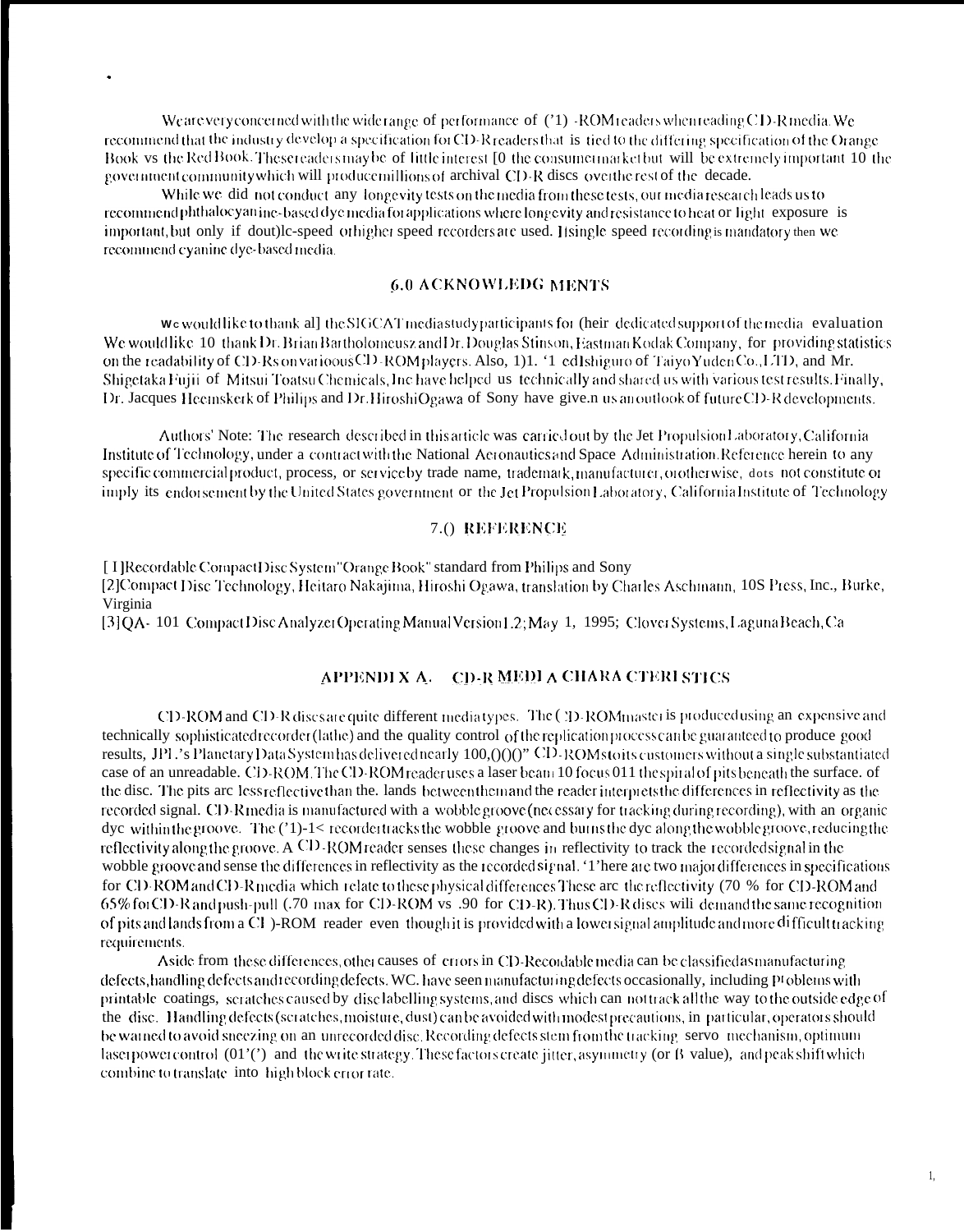There are three major categories of  $(21)$ -1{ mediaincluding data capacity (63 minute VS, 74 minute media), dye compound (phthalocyanine vs. cyanine-based dye), and value-added capabilities (printable ot bar-coded media). Each category may in fluence the reliability of the media.

In our study 63 minute media have have a slightly lower BLER than 74 minute media (3. I vs. 3.3 in our sample). This phenomenon is attributed 10 cleaner grooves and a better OPC proc css for 63 minute media. As can be seen in Figure 2. deviations in symmetry and high BLER are noticable toward the outside of the, disc. The optimum power control process is called "Running OPC". A "Running OPC" should work will with any types of media theoretically. It should also cope with changes in laser wavelength while writing a disc, mediavariations on the surface and disc warping. However, for earlier models of recorders we have notice cf a run-away condition in the OPC which causes high asymmetry, especially for 74 minute media. Figure 4 shows an example of this phenemenon.

The pregroove in the disc is not a clean spiral but is wobbled with a specific amplitude and period. The 74 minute media requires a tighterperiod for the wobble groove and thus a lighter manufacturing specification. In the case of one of the single speed recorders there appears 10 be a deficiency in [racking a less than perfect wobble groove beyond 63 minutes.

The different dyes used by different vendors have an important impact on recording. Media with cyanine-based dyc seems 10 work better with IX recorders, while media using phthalocyanine-based dyc seems 10 work better with  $4X$  and  $6X$ recorders. Both dyes are equally compatible with 2X recording. Phthalogyanine-based dye, works better with higher power lasers in the range of 6 to  $8 \text{ mW}$  while cyanine based dye works in the range of 5 to 7 mW. However, a high-speed recorder with a OPC process calibrated to evanine-based dye showed as goodresult as phthalocyanine-based dye. One recommendation of the media study is to encode a dyc type on media for recorders to recognize and to use the correct write-strategy. In Japan, g OSJ (Orange nook Study Group in Japan) is proposing to put dyc type and manufacturer type code in lead-in area to help to select an optimum write strategy and a B value. This obviously requires a new type of a recorder which can adjust a recording power and a writing strategy.



**BLER** and \_ Symmetry Vs. Recording Time Figure 4

APPENDIX B. CD-R RECORDER CHARACTERISTICS

Several recorder related factors contributed to errors in our study and in follow-up testing on high-speed recorders. These include the recording speed, the optical power control process (described above), the write strategy (described above), and the disc recording sequence.

In general, high-speed recorders worked better with phthalocyarine-based dye over cyanine assuming both media types were manufactured under optimum conditions. They were also more susceptible to manufacturing defects such as poor groove or wobble, bad compound dye, or poor substrate. This may call for much tighter quality control in producing high speed recordable media.

Most discs written with a certain recorder showed  $132$  flags at 3, 63, and 74 minutes. The count of errors (102,104) indicated that these errors were caused by link points and did not represent real data errors. Cet tain recorders write the